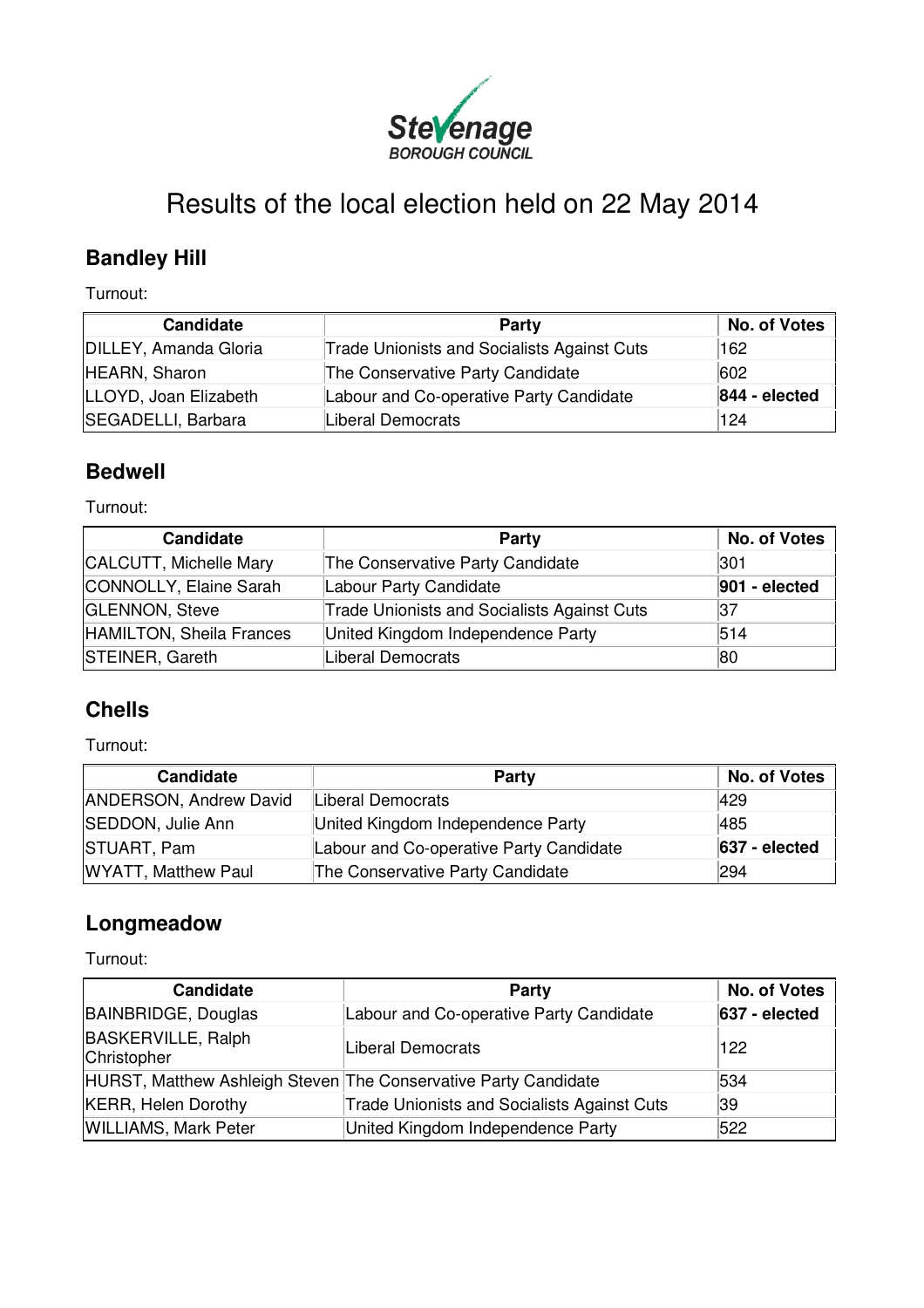### **Manor**

Turnout:

| <b>Candidate</b>             | Party                                   | No. of Votes     |
|------------------------------|-----------------------------------------|------------------|
| <b>BLYTH, Colleen Joan</b>   | United Kingdom Independence Party       | 1419             |
| <b>HEATH, Craig Mitchell</b> | The Conservative Party Candidate        | 349              |
| <b>HENRY, Keelan Francis</b> | Labour and Co-operative Party Candidate | 1401             |
| MCGUINNESS, Andy             | Liberal Democrats                       | $ 972 - \theta $ |

#### **Martins Wood**

Turnout:

| <b>Candidate</b>             | Party                                   | No. of Votes     |
|------------------------------|-----------------------------------------|------------------|
| <b>BRISCOE, Lloyd James</b>  | Labour and Co-operative Party Candidate | $ 724 - \theta $ |
| HAMILTON, Billy              | United Kingdom Independence Party       | 1478             |
| <b>HEARN, Michael Steven</b> | The Conservative Party Candidate        | 459              |

### **Old Town**

Turnout:

| <b>Candidate</b>                     | Party                                   | No. of Votes  |
|--------------------------------------|-----------------------------------------|---------------|
| <b>FRASER, Jamie</b>                 | The Conservative Party Candidate        | 703           |
| SAUNDERS, Christopher Derek          | Labour and Co-operative Party Candidate | 888 - elected |
| SNELL, Matthew Benjamin Robert       | Liberal Democrats                       | 80            |
| STURGES, Elizabeth Genevieve         | Green Party                             | 158           |
| YARNOLD-FORRESTER, Marilyn<br>Teresa | United Kingdom Independence Party       | 553           |

### **Pin Green**

Turnout:

| Candidate              | Party                                              | <b>No. of Votes</b> |
|------------------------|----------------------------------------------------|---------------------|
| CLARE, Rhian Marie     | <b>Trade Unionists and Socialists Against Cuts</b> | 51                  |
| MARTIN-HAUGH, Lin      | Labour and Co-operative Party Candidate            | 809 - elected       |
| MOULD, Paul            | The Conservative Party Candidate                   | 387                 |
| RAFFERTY, Liam Michael | United Kingdom Independence Party                  | 1491                |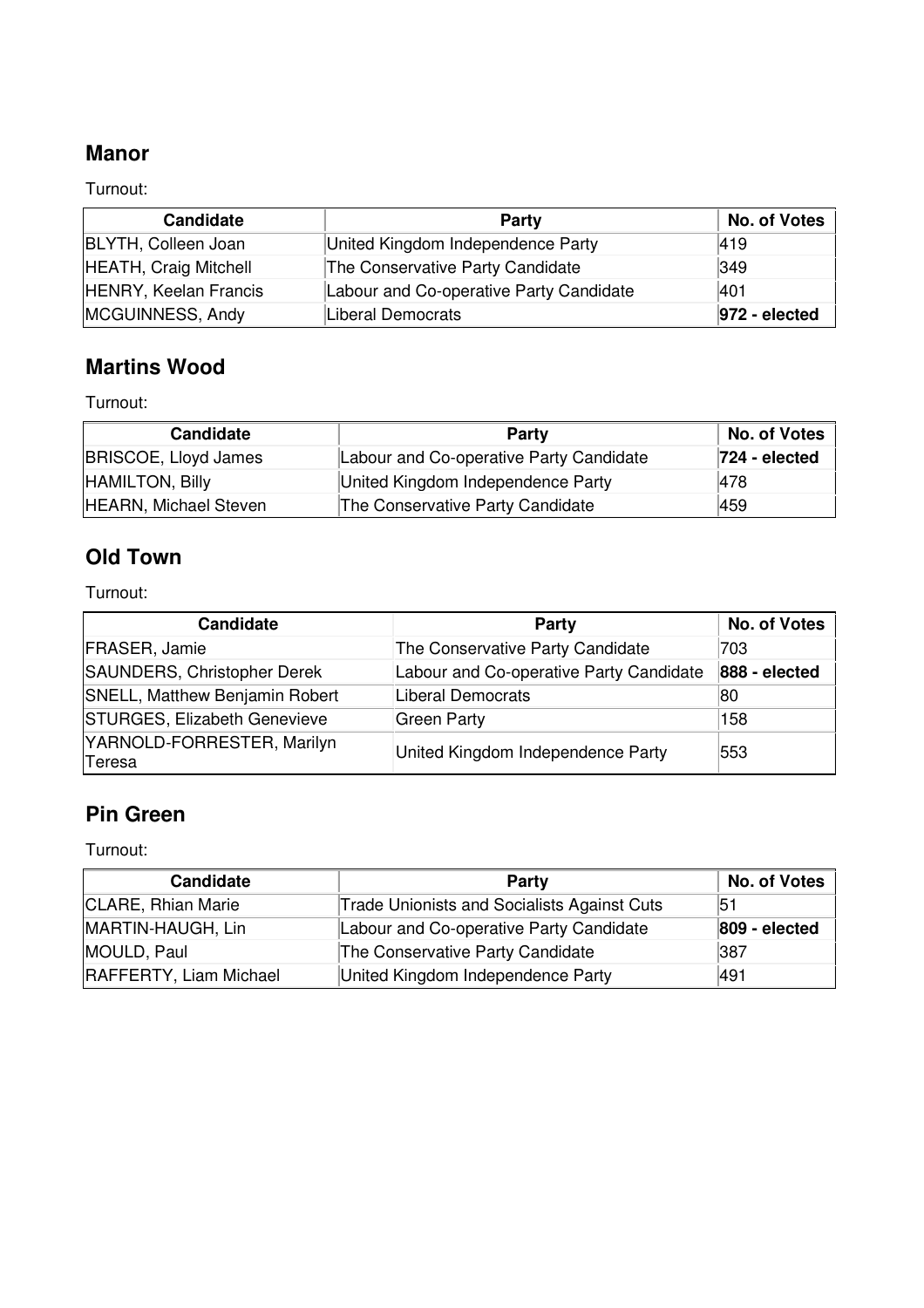### **Roebuck**

Turnout:

| <b>Candidate</b>                   | Party                                              | No. of Votes    |
|------------------------------------|----------------------------------------------------|-----------------|
| <b>BASKERVILLE, Denise Carlyle</b> | <b>Liberal Democrats</b>                           | 73              |
| <b>BATSON, Sherma Amantha</b>      | Labour and Co-operative Party Candidate            | $647 - elected$ |
| CLARE, Bryan David                 | <b>Trade Unionists and Socialists Against Cuts</b> | ∣13             |
| <b>GABRIEL, Vicky</b>              | United Kingdom Independence Party                  | 511             |
| MITCHELL, Adam Joseph Stephen      | The Conservative Party Candidate                   | 1435            |
| WHITE, Graham Crawford             | <b>Green Party</b>                                 | 86              |

## **Shephall**

Turnout:

| <b>Candidate</b>               | <b>Party</b>                                       | No. of Votes  |
|--------------------------------|----------------------------------------------------|---------------|
| BETTS, Debra Valerie Christine | Liberal Democrats                                  | 124           |
| <b>BROOM, Rob</b>              | Labour Party Candidate                             | 641 - elected |
| CLARE, Barbara Jane            | <b>Trade Unionists and Socialists Against Cuts</b> | 92            |
| MEAD, John Philip              | Labour Party Candidate                             | 583 - elected |
| MIAH, Ashik                    | The Conservative Party Candidate                   | 228           |
| <b>PICKERSGILL, Mark</b>       | <b>Trade Unionists and Socialists Against Cuts</b> | 69            |
| WALSH, Eamonn William John     | The Conservative Party Candidate                   | 282           |
| <b>WORDEN, Roy</b>             | United Kingdom Independence Party                  | 503           |

### **St Nicholas**

Turnout:

| <b>Candidate</b>                       | <b>Party</b>                                       | <b>No. of Votes</b> |
|----------------------------------------|----------------------------------------------------|---------------------|
| <b>GENTLEMAN, Mark Nathan</b><br>Simon | <b>Trade Unionists and Socialists Against Cuts</b> | 39                  |
| LATIF, Carol                           | Labour and Co-operative Party Candidate            | 756 - elected       |
| MCAULIFFE, Kirsten Marie               | The Conservative Party Candidate                   | 357                 |
| NEAL, Ken                              | United Kingdom Independence Party                  | 459                 |
| <b>SNELL, Heather Mary</b>             | Liberal Democrats                                  | 105                 |

### **Symonds Green**

Turnout:

| <b>Candidate</b>             | Party                                              | No. of Votes     |
|------------------------------|----------------------------------------------------|------------------|
| HEARMON, Clive               | Liberal Democrats                                  | 121              |
| PALMER, Trevor Michael       | <b>Trade Unionists and Socialists Against Cuts</b> | 102              |
| ROETHENBAUGH, Philip Kenneth | The Conservative Party Candidate                   | 577              |
| TAYLOR, Sharon Jane          | Labour and Co-operative Party Candidate            | $ 949 - \theta $ |

L.